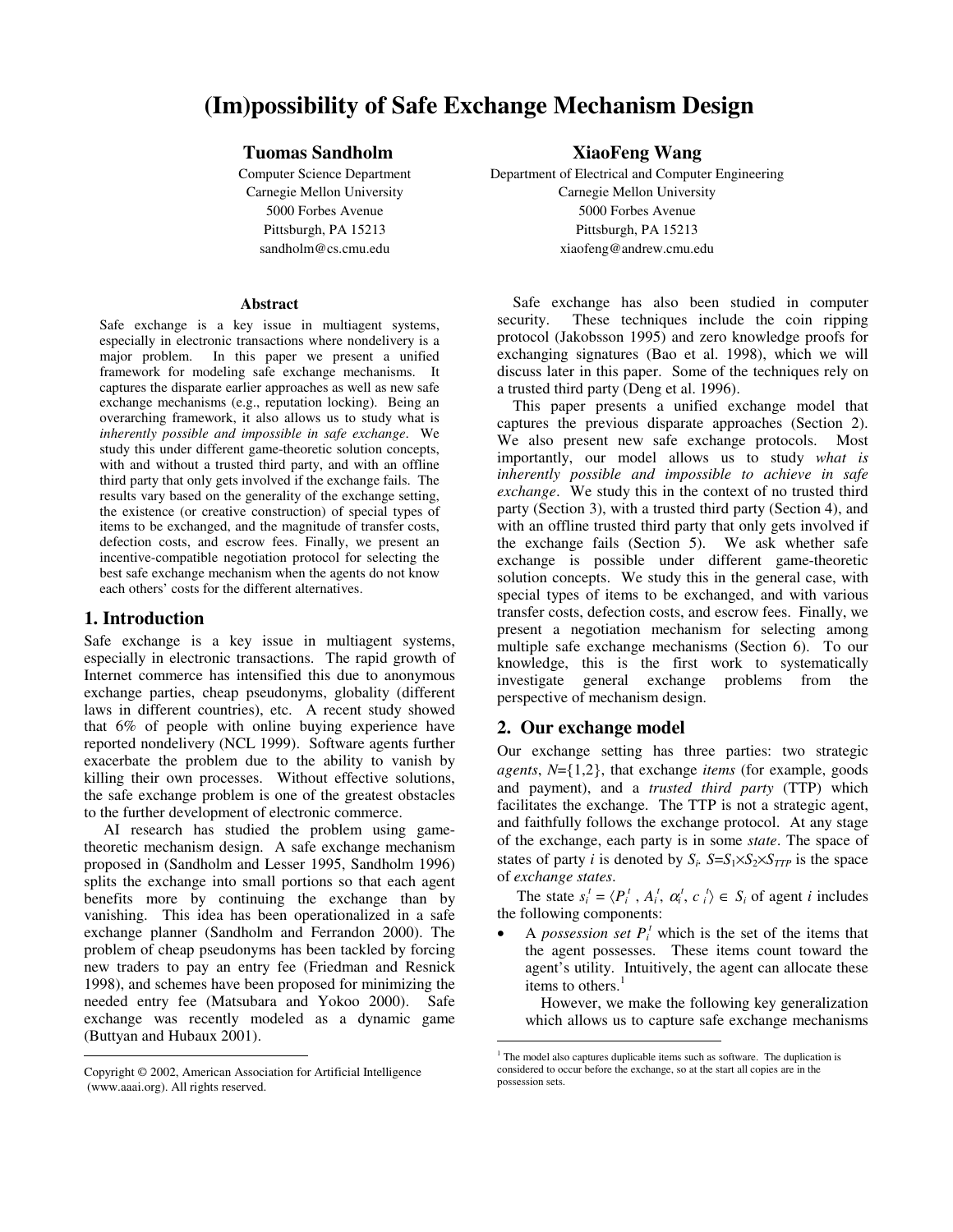from the literature and new ones that would not fit a model based solely on possession sets. Specifically, sometimes a party may have the right to allocate an item even if it does not possess the item. For example, one can rip a \$100 bill into two halves and give one of the halves to another party. Hence, neither party owns the money but can give it to the other. In order to describe an agent's control of such items that do not contribute to the agent's utility, we introduce the notion of an allocation set.

- An *allocation set*  $A_i^t$  which is the set of items that an agent does not possess, but can allocate to others (not to itself).
- An *activity* flag  $\alpha_i \in \{ACTIVE, INACTIVE\}$  which defines whether the party is still *active*. This defines whether the party is still *active*. technicality is needed in order to have a well-defined setting (which requires that an *outcome state* is defined). An outcome state is an exchange state where no party is active anymore (it does not necessarily mean that the exchange is complete). An active party can take actions while an inactive one cannot. For example, an agent that vanishes in the middle of an exchange becomes inactive. Once an agent becomes inactive, it cannot become active again.
- A cost  $c_i^t \geq 0$  which is the cumulative cost that the agent has incurred in the exchange so far (cost of sending items, defection penalties, etc).

Because the TTP can control some items during the exchange, it has an allocation set, but because it is not a strategic player and thus does not have a utility function, it has no possession set. The TTP itself does not have a cost, but again, in order to have well-defined outcomes, the TTP does have an activity flag. Put together, the state of the TTP is  $s_i^t = \langle A_i^t, \alpha_i^t \rangle \in S_{TTP}$ .

The set of outcome states is *O*. We say that in any outcome state, all allocation sets become empty because the parties are inactive and cannot allocate items anymore. An exchange starts from an *initial state*  $s^0$ , where the possession sets  $P_i^0$  contain the items that are to be exchanged, and the allocation sets  $A_i^0$  are empty. In any *complete state*  $s^{complete} \in O$ , the exchange is successfully completed: each agent possesses the items it was supposed to receive and lost only the items it was supposed to lose.

Each party can take *actions*.  $M=M_1\times M_2\times M_{TTP}$  is the action space of the exchange. All three exchange parties have the following types of actions:

1. **Wait**: A party can wait for others to take actions.

- 2. **Transfer**: A party can transfer items from a *source* set (possession set or allocation set) to a set of *destination* sets. Each party *i* has a Boolean function *Ti*(*src*, *item*, *DES*) to determine whether the agent can transfer *item* from set *src* to *all* sets in *DES* (this does not imply the possibility of transferring it to a subset of sets in *DES*). For example, if *item* $\in P_1$ , then  $T_1(P_1,$  *item*,  $\{P_1\}=1$ . Some items (e.g., \$100 bill) can be moved into allocation sets.
- 3. **Exit**: Agent *i* can deactivate itself by exiting at any state.

Both agents and the TTP automatically exit if any complete state *s*<sup>complete</sup> is reached.<sup>2</sup>

Each action taken by an agent may incur a cost for that agent. The TTP also has an extra action type: it can *punish* an agent by adding to the agent's cumulative cost.

We assume that each agent *i*∈*N* has quasi-linear preferences over states, so its utility function can be written as  $u_i(s_i^t) = v_i(\lambda_1, \lambda_2, ..., \lambda_k) - c_i$ , where  $v_i$  is agent *i's* valuation,  $\lambda_i$  is the quantity of item *j* the *i* possesses, and  $c_i$ is the cumulative cost defined above.

The tuple  $E = \langle N, TTP, S, M, u_1, u_2 \rangle$  is called an *exchange environment*. An instance of the environment is an exchange. The mechanism designer operates in *E* to design an *exchange mechanism EM*=〈*S*', <sup>ρ</sup>, *M*', *F*, *o*〉, where *S*'⊆*S* and *M*'⊆*M*. The *player function*  $\rho$ :*S*'\*O*' $\rightarrow$ *N* $\cup$ {TTP} determines which party takes actions in a state. The space of *strategy profiles* is  $F = F_1 \times F_2 \times F_{TTP}$ . Agent *i*'s strategy  $f_i$ : $S' \ O' \rightarrow M_i'$  specifies the action agent *i* will take in a state. The *outcome function*  $o(s, f_1, f_2, f_{TTP}) \in O$ denotes the resulting outcome if parties follow strategies *f*1,  $f_2$ ,  $f_{TTP}$  starting from state *s*. Since the TTP is not a strategic player, we omit its static strategy from this function.

We denote an agent by *i*, and the other agent by *–i*. An exchange mechanism *EM* has a *dominant strategy equilibrium (DSE)* if and only if each agent *i*∈*N* has a strategy  $f_i^*$  that is its best strategy no matter what strategy the other agent chooses. Formally,  $u_i(o(s, f_i^*, f_{-i})) \ge u_i(o(s, f_i, f_{-i}))$  for all  $f_i \in F_i$ ,  $f_i \in F_{-i}$  (the other agent's strategy) and *s*∈*S*'. The mechanism has a *subgame perfect Nash equilibrium* (SPNE) if and only if  $u_i(o(s, f_i^*, f_{-i}^*)) \ge u_{-i}(o(s, f_i, f_{-i}^*))$  for all  $f_i \in F_i$  and  $s \in S$ . In either equilibrium concept, if the inequality is strict, the equilibrium is *strict*. Otherwise, it is *weak*.

An exchange can be represented as an *exchange graph* (Sandholm and Ferrandon 2000), where states are represented as vertices and actions as directed edges between states. Each edge has a *weight* indicating the cost of the move. An exchange mechanism is presented as a subgraph (see all figures<sup>3</sup>). A *path* from  $s^0$  to any  $s^{complete}$  is called a *completion path*. An exchange mechanism is a *safe exchange mechanism* (SEM) for an exchange in environment *E* if the mechanism has at least one equilibrium  $(f_1^*, f_2^*)$  in which the path of play is a completion path, that is,  $o(s^0, f_1^*, f_2^*) = s^{complete}$ . Such a path is called a *safe exchange path*. If the equilibrium is a (strict/weak) DSE, we say the *safe exchange is implemented in (strict/weak) DSE*. If the equilibrium is a (strict/weak) SPNE, we say the *safe exchange is implemented in (strict/weak) SPNE*.

We make the following assumptions:

<sup>2</sup> One concern is that an agent could postpone (indefinitely) without declaring exit. However, since we study exchanges for which we design well-defined exchange *protocols*, the parties can treat others' out-of-protocol actions as exit actions.

 $3$  When we illustrate mechanisms in this paper, for simplicity of drawing, we draw one vertex to represent all the states that have the same item allocation (but which may have different cumulated costs).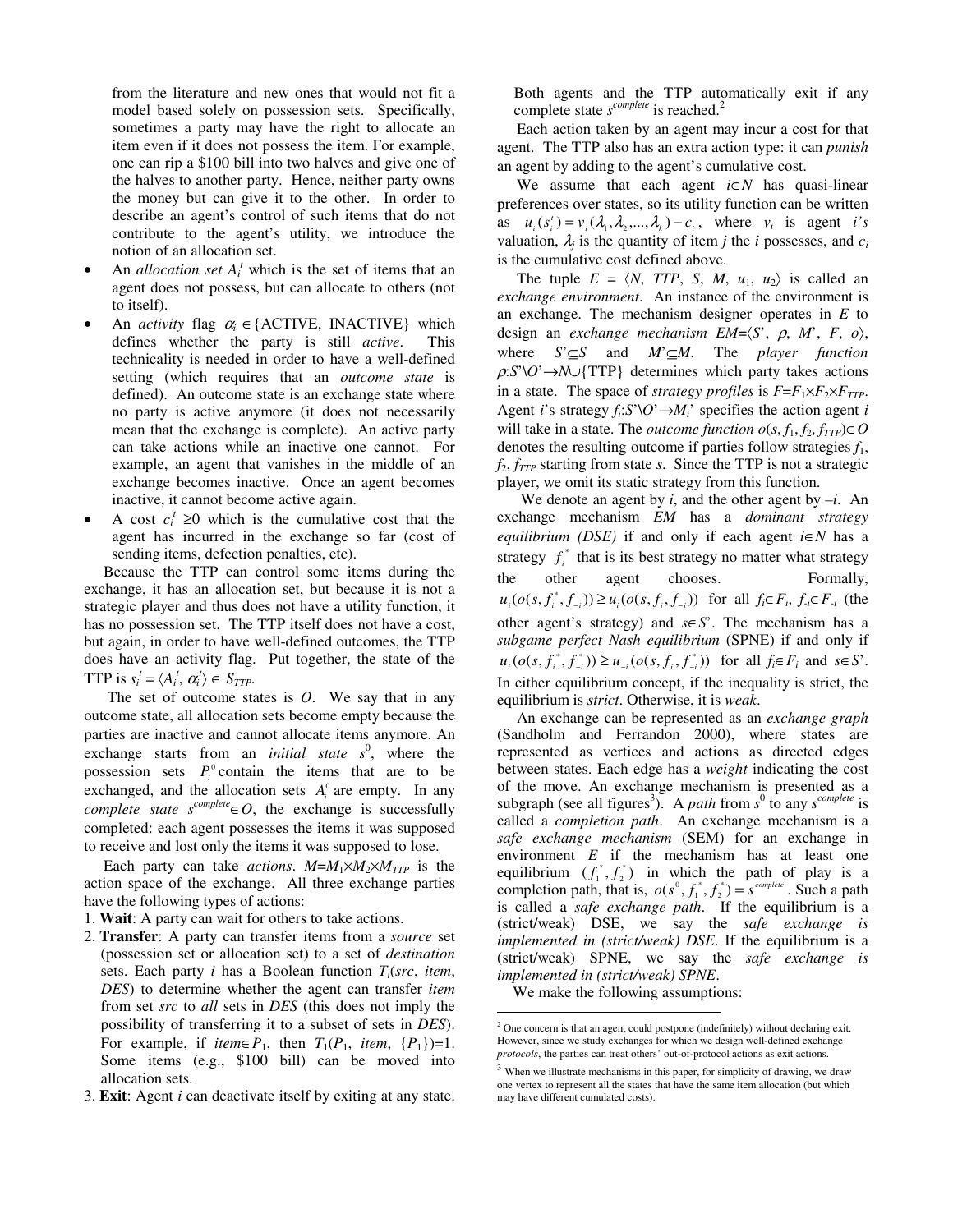- 1. **Sequentiality.** *For any given state of the exchange, the SEM specifies exactly one agent that is supposed to make transfers. We make this sequentiality assumption for convenience only. Allowing for parallel actions does not affect safety because if an agent is safe in a parallel action, it would have to be safe even if the other party did not complete its portion of the parallel action.*
- 2. **Possessions close.** *If an agent possesses an item, the other agent has no possession of that item. There is no exogenous subsidy to the exchange. Formally, item*  $\in$   $P_i^t$ *at state*  $s^t$  *only if* (*item* ∈  $P_i^0 \cup P_{-i}^0$ )  $\wedge$  (*item* ∉  $P_{-i}^t$ ).
- 3. **Exit rules.** *Both agents can exit at any state. Exiting is costless in any complete state scomplete. Exiting in any other state may subject the exiting agent to a cost (reputation loss, some chance of getting caught and financially penalized, etc.).*
- 4. **Nondecreasing utility.** *An agent's utility will not decrease from possessing additional items. Formally, if*  $P_i^r \subseteq P_i^t$ ,  $u_i(s_i^r) \leq u_i(s_i^r)$  given the same costs.

An immediate result, which we will use in several places, is that during any exchange, no agent can take action to improve its own immediate utility:

**Lemma 2.1.** It is impossible to have two states  $s^t$ ,  $s^{t+1}$  of the  $\ell$ *exchange such that*  $(i \in N) \wedge ((s^t s^{t+1}) \in M_i) \wedge (u_i(s^t) \le u_i(s^{t+1}))$ .

# **3. SEM design without a TTP**

In this section, we study the possibility of SEM design in an exchange environment with no TTP.

#### **3.1. Results for unrestricted items and costs**

Here we derive *general* results for safe exchange without a TTP.<sup>4</sup> The results are *general* in that the exchange may contain any types of items and exit costs can be arbitrary.

## **Proposition 3.1.** *Without a TTP*, *there exist exchanges that cannot be implemented safely in* (*even weak*) *DSE.*

*Proof***.** Consider an exchange of an item *k*. Without loss of generality, let agent *i* make the first move from the initial state  $s^0$ . Denote the resulting state by  $s^1$ . Let (1)  $v_i(\lambda_i) < v_i(\lambda'_i)$  if  $\lambda_i < \lambda'_i$ , and (2) say item *k* cannot be transferred to any allocation set. The only possible move is to transfer some amount of item *k* to the other agent's possession set. Thus, from (1) above and Assumption 2, we get  $u_i(s^0) > u_i(s^1)$ . Let  $f_i^*$  be any strategy containing the above first move. Let there be free exit at the initial state  $s^0$ , and let  $f_i$  and  $f_{-i}$  be strategies that prescribe exit at  $s^0$ . Without a TTP, agent *i* becomes the only player once the other agent exits. According to Lemma 2.1,  $u_i(o(s^0, f_i^*, f_{-i})) \le u_i(s^1) < u_i(s^0) = u_i(o(s^0, f_i, f_{-i}))$ . Thus,  $f_i^*$  is not a dominant strategy. Since any safe exchange path should contain the first move, we have that it is impossible to implement the safe exchange in DSE. П

In fact, we can prove a stronger claim which would imply Proposition 3.1 (we nevertheless presented the proof of 3.1 because it is based on a different principle):

**Proposition 3.2.** *Without a TTP*, *there exist exchanges that cannot be implemented safely in* (*even* weak) *SPNE*.

*Proof***.** Consider an exchange where properties (1) and (2) from the previous proof hold (at least for the last item to be delivered), and exit costs are zero. Consider any particular state *s*<sup>t</sup> that precedes a complete state *s*<sup>complete</sup>. Without loss of generality, let *i*∈*N* make the last action to get to  $s^{complete}$ . By properties (1) and (2),  $\overline{u}$  $\geq u_i(s^{complete}).$ Let  $f_i^* \in F_i$ ,  $f_{-i}^* \in F_{-i}$  be any strategy profile which forms a path from  $s^0$  to  $s^t$  and includes the last move. Let  $f_i$  be a strategy identical to  $f_i^*$  except that "exit" is played at  $s^t$ . Since there is no defection cost,  $u_i(o(s', f_i^*, f_{-i}^*)) = u_i(s^{complete}) < u_i(s') \leq u_i(o(s', f_i, f_{-i}^*))$ .

Thus any strategy profile containing the last move is not a SPNE. However, a completion path has to include the last move. Therefore, it is impossible to implement the safe  $\Box$ exchange in SPNE.

# **3.2. Results for exchanges including one-way items**

The results above show that there are exchange settings where safe exchange is impossible without a TTP. In this section we study in more detail the conditions under which the impossibility holds. It turns out that the existence of *one-way items* to be exchanged plays a key role. A oneway item is an item the can be moved into allocation set(s). Recall that an agent that has an item in its allocation set cannot transfer the item to its own possession set. The following results highlight the importance of our introduction of allocation sets into the exchange model.

**Definition 3.1.** *An item k is a one-way item if there exists an agent i such that*  $(i,j \in N) \land (A_i \in Y) \land (T_i(P_i, \lambda_k, Y)=1)$ .<sup>5</sup> *An item is a one-way item also if it is worthless to some agent (this is because the possession of such an item does not bring its owner any value while allocating it to others may increase their utility).*

The next two protocols enable safe exchange without a TTP by constructing one-way items in different ways.

**Protocol 3.1. Coin ripping (Jakobsson 1995).** This protocol uses a cryptographic digital coin which can be ripped into two halves. A single half has no value and once a half coin has been spent, it cannot be spent again.<sup>6</sup> The exchange proceeds as follows: 1) agent 1 rips a coin *p* and gives the first half coin to agent 2; 2) agent 2 deliveries the good *g* to agent 1; 3) agent 1 gives the other half of the coin to agent 2. In this protocol, the coin serves as a oneway item. In the figure, "\*" denotes an inactive agent.



<sup>5</sup> An item may be in several agents' allocations sets simultaneously, and in some other agent's possession set.

<sup>4</sup> The impossibility of a similar notion, *fair exchange*, has been studied in a non-gametheoretic framework (Pagnia and Gaertner 1999).

<sup>6</sup> (Jakobsson 1995) proposed a scheme which allows a buyer to give a seller the hash value of a digital coin verifiable to a bank. The original coin cannot be spent (again) after the seller has given the hash value to the bank.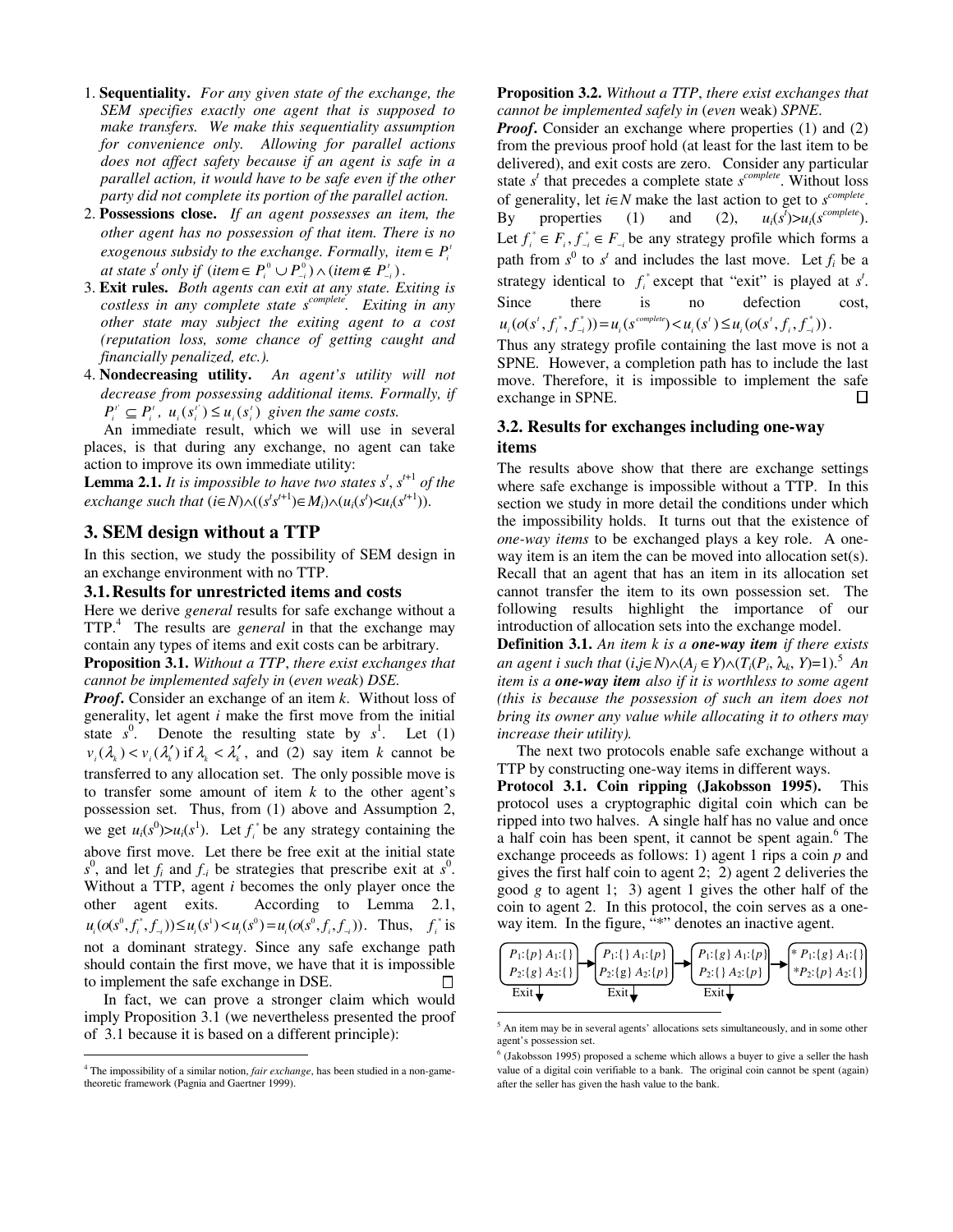A weakness here is that agent 1 is indifferent between delivering the second half of the coin and not. Hence, the safe exchange is only a *weak* SPNE.

The coin ripping protocol requires a special cryptographic digital coin. Here, we introduce a new protocol which is applicable more broadly because it enables safe exchange even if money is not one of the items to be exchanged.

**Protocol 3.2. Reputation locking.** This protocol uses *reputation* as a one-way item! Suppose there is a public online reputation database. In our protocol, an agent's reputation record can be encrypted by other agents with the agent's permission, and only the agents that encrypted it can read/decrypt it. We call this *reputation locking* because the agent does not have an observable reputation while it is encrypted. The protocol proceeds as follows: 1) agent 2 permits agent 1 to lock its reputation *R*; 2) agent 1 gives agent 2 payment  $p \le v_2(R)$ ; 3) agent 2 sends good *g* to agent 1; 4) agent 1 unlocks the reputation. The reputation *R* is a one-way item which can be moved into agent 1's allocation set. This protocol implements the safe exchange in SPNE. However, as in coin ripping, it is only a weak implementation because agent 1 is indifferent between cooperation and exit at step 4.



The two protocols above show that one can enable safe exchange by creatively constructing one-way items. (This is not always the case, for example, if the one-way items are too minor compared to the other items). Interestingly, creation of one-way items is the *only* approach that works in anonymous commerce where there is no trusted third party and no costs to premature exit from the exchange!

**Proposition 3.3.** *With zero exit costs and no TTP*, *an exchange can be implemented in weak SPNE only if there exists a one-way item.*

*Proof***.** Suppose there exists an SEM for an exchange including no one-way items. By the definition of a one-way item, if an item is not a one-way item, it satisfies properties (1) and (2) from the proof of Proposition 3.1. Therefore, the proof of Proposition 3.2 applies.

It turns out that the weakness of the coin ripping and reputation locking protocols is inevitable:

**Proposition 3.4.** *With zero exit costs and no TTP*, *no exchange can be implemented in strict SPNE (even with one-way items)*.

*Proof***.** If agent *i* exits at state *s t* , (any particular state before a complete state) without a TTP, the other agent (say *j*) becomes the only player. According to Lemma 2.1, *j* cannot improve its own utility, so exiting becomes one of *j*'s best response actions. In that case, agent *i* obtains its final utility already at  $s<sup>t</sup>$ . Therefore, exiting at  $s<sup>t</sup>$  becomes one of *i*'s best response actions. Therefore, there exists a continuation equilibrium at  $s<sup>t</sup>$  where both exit, and the exchange does not complete.  $\Box$ 

#### **3.3. Defection cost (cost of premature exit)**

Proposition 3.4 showed that with free exit and no TTP, weak SPNE is the best one can achieve. Proposition 3.3 showed that even weak implementation requires the existence of one-way items. However, if there are costs to premature exit (defection cost) – such as loss of reputation, chance of getting caught and punished, loss of future business, etc. – then safe exchange can be achieved more broadly (Sandholm and Lesser 1995) (Sandholm 1996) (Sandholm and Ferrandon 2000). We model this by an exit cost  $d_i(s^i)$  that may depend on the agent *i* and the exchange state  $s^j$ . We allow for the possibility that the exit cost is zero in some states (for example in the initial state in cases where participation in the exchange is voluntary).

**Proposition 3.5.** *Without a TTP*, *an exchange can be implemented safely in SPNE if and only if there exists a*  $path \simeq S^0...s^t s^T$  (where  $s^T$  *is a complete state) such that*  $u_i(s^i) - u_i(s^{\text{T}}) \leq d_i(s^i)$  for all  $j \in [0, t]$ . The exchange can *be*

*implemented safely in DSE if and only if*  $u_i(s^i)$  –  $\min_{q=j, j+1,\dots,T} u_i(s^q) \leq d_i(s^j)$  for all  $j \in [0, t]$  on such a *path. In either case, if each inequality is strict, the equilibrium is strict. Otherwise the equilibrium is weak.*

*Proof***.** *If part for SPNE:* Construct an exchange mechanism as follows. The players should follow the completion path. If either agent deviates from the path, both agents exit, and the deviator has to pay the exit cost  $d_i(s^i)$ . For any agent *i*,

let  $f_i^*$  be a strategy that follows the path and  $f_i$  be a strategy that defects at  $s^j$ . So,  $u_i(o(s^j, f_i^*, f_{-i}^*)) = u_i(s^{complete}) \ge u_i(s^j) - d_i(s^j) = u_i(o(s^j, f_i, f_{-i}^*))$ . Thus  $(f_i^*, f_{-i}^*)$  is a SPNE.

*Only if part for SPNE:* Let  $s^0 s^1 \dots s^t s^{complete}$  be any particular safe exchange path for an SPNE. Thus,  $u_i(s^{complete}) = u_i(o(s^j, f_i^*, f_{-i}^*)) \ge u_i(o(s^j, f_i, f_{-i}^*)) = u_i(s^j) - d_i(s^j)$ for all states on the path and for both agents.

*If part for DSE:* If  $u_i(s^i) - \min_{q = j, j+1, \dots, T} u_i(s^q) \leq d_i(s^j)$  for

*all j*∈ $[0,t]$ , then agent *i* is better off by following the exchange no matter what the other agent does.

*Only if part for DSE:* If there exists a state  $s^j$  where the inequality does not hold for agent *i*, then if the other agent's strategy is to defect at state *s <sup>m</sup>* satisfying  $u_i(s^j) - d_i(s^j) > u_i(s^m)$ , agent *i* is better off by exiting at *s*<sup>*j*</sup>. Thus following the completion path is not a dominant strategy for *i*.  $\Box$ 

## **4. SEM design with an online TTP**

A simple way of achieving safe exchange is to use a TTP. A TTP facilitates exchange by helping agents allocate items and by punishing a defector. We assume that any item from either agent's possession set can be moved to the TTP's allocation set and vice versa. We also assume that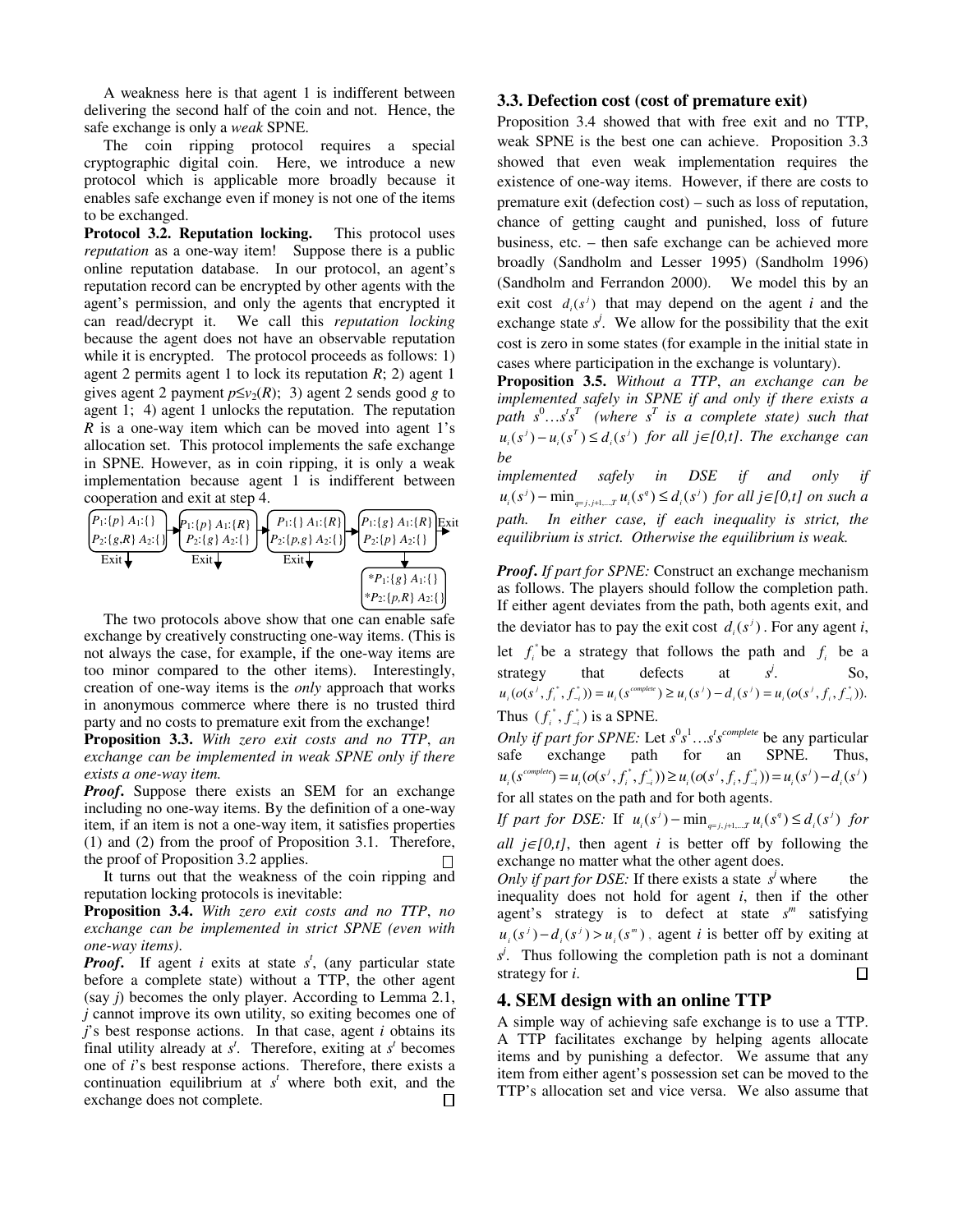the TTP can observe the state of the exchange.

TTP-based safe exchange mechanisms have been explored in computer security (Buttyan and Hubaux 2001). Two types of TTPs have been proposed: *online TTPs* (Deng et al. 1996) and *offline TTPs* (Ba et al. 2000) (Bao et al. 1998) (Asokan et al. 1997). An online TTP is always involved in the exchange while an offline TTP only gets involved if a defection has occurred. We discuss online TTPs first.<sup>7</sup>

The existence of online TTP makes the safe exchange implementable in DSE:

**Protocol 4.1. Online TTP-based SE.** Each agent gives its items to be exchanged to the TTP. If both agents do this, the TTP swaps the items. Else the TTP returns the items.



If the online TTP requires an escrow fee (as most of the current ones do), we say that the escrow fee is paid before the exchange begins. With this understanding we have:

**Proposition 4.1.** *With an online TTP, if (1) each agent's utility of the complete state is greater than that of the initial state, and (2) for each state on the exchange path and for each agent, the agent's sum of action costs (for transfer actions and wait actions) from that state to the complete state is less than the agent's exit cost at that state, then Protocol 4.1 implements the exchange safely in strict DSE.* The proof is not hard, and we omit it due to limited space.

## **5. SEM design with an offline TTP**

With no TTP, the safety of the exchange can usually be assured only in weak SPNE. With an online TTP, dominant strategy implementation is achievable, but the TTP is closely involved, incurs operating expenses, and thus usually charges an escrow fee even if the exchange completes without problems. A tradeoff between these two extremes is to use an *offline TTP* which does not participate in the exchange as long as it executes correctly, but gets involved if either agent exits prematurely. Offline TTPs have been practically implemented (such as ebay's feedback system) and theoretically investigated (Matsubara and Yokoo 2000) (Asokan et al. 1997).

#### **5.1. General results**

Here we investigate what can be achieved with an offline TTP when there are no limits on item types and exit costs. If the TTP does not have (and cannot obtain) allocation rights on the defector's items after defection, the TTP can do no more than punish the defector. This is equivalent to imposing an exit cost, so Proposition 3.5 suffices to characterize what is (im)possible in this case.

So, what can be achieved with an offline TTP depends on how much penalty the TTP can impose on a defector. Punishing under different forms of information asymmetry is difficult (Friedman and Resnick 1998) (Matsubara and Yokoo 2000), for example due to cheap pseudonyms on the Internet, different laws in different countries, etc. Therefore, it is important to study what can be achieved when the TTP has too little power to punish defectors. That is what we address in the rest of this section.

#### **5.2. Revocable and relinquishable items**

When there is no reliable penalty for premature exit (defection cost is difficult to estimate or the TTP has inadequate power to punish), a TTP that has the ability to reallocate the defectors' possessions could facilitate safe exchange. Unfortunately, an offline TTP *only gets involved after the defection* at which time it has no control on any items (its allocation set is *empty*). In this case, the *active* agent (the defector is inactive) is the only one that can *give the TTP such reallocation rights on (some of) the defector's items*. This further requires that the active agent have control of the items. In the language of our exchange model, such items are in one agent's allocation set and the other agent's possession/allocation set at the same time. We now analyze such special items that an offline TTP can use to facilitate safe exchange.

We call an item *revocable* if its possessor can transfer it to the other agent's allocation or possession set while transferring it into its own allocation set (thus keeping the right to transfer the item from the other agent to the TTP). We call an item *relinquishable* if its possessor can keep it in the possession set while transferring it into the other agent's allocation set (thus giving the other agent the right to transfer the item from the former agent to the  $TTP$ .<sup>8</sup> Similar concepts have been discussed in the context of a particular exchange protocol for exchanging two items (Asokan et al. 1997).

**Definition 5.1.** *Denote by xi the possession set or allocation set of agent i, and denote the other agent by –i. An item k is revocable to agent i if*  $T_i(P_i, \lambda_k, \{A_i, x_{-i}\}) = 1$ . (To handle the trivial case where an item is not of strictly positive value to its original possessor, we also call such items revocable.) *An item k is relinquishable if there exists an agent i such that*  $T_i(P_i, \lambda_k, \{x_i, A_{-i}\}) = 1$ .

The following protocols use these types of special items. **Protocol 5.1. Credit card payment.** A credit card payment can be viewed as a revocable item. Agent 1 pays agent 2 a payment *p* for good *g* with a credit card. At that point,  $p \in A_1 \cap P_2$ . If agent 2 does not deliver g, agent 1 sends a request to the offline TTP (credit card company). This corresponds to transferring  $p$  from  $A_1$  to  $A_{TTP}$ . The company then revokes the payment (transfers  $p$  from  $A_{TTP}$ 

<sup>7</sup> (Ketchpel and Garcia-Molina 1996) studied, in a non-game-theoretic way, how different parts of an exchange should be sequenced when there are several online TTPs, but each TTP is only trusted by some subset of the parties.

<sup>&</sup>lt;sup>8</sup> Recall that by the definition of allocation set, the other agent can transfer the item to the TTP's allocation set or the former agent's allocation set, but not into its own possession set.

<sup>9</sup> Recall that agent *i* cannot give items that are in its allocation set into its possession set, and that agent *i* can give items in its allocation set to other parties, particularly the TTP's allocation set. Then the TTP can transfer the item to agent i's possession set.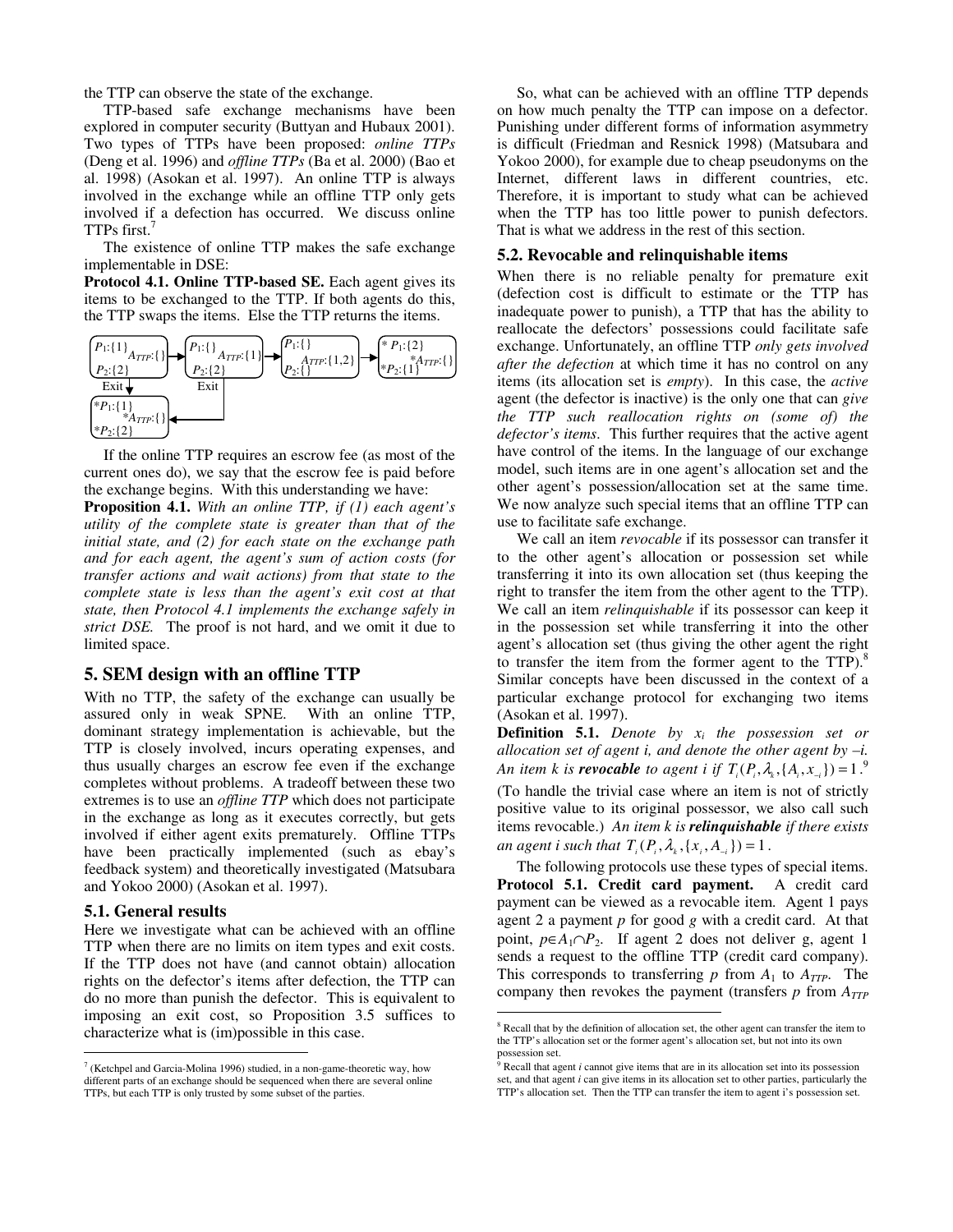and from  $P_2$  to  $P_1$ ). With zero action costs, the safe exchange path is followed in DSE.



**Protocol 5.2. Escrowed signature (Bao et al. 1998).** The protocol is for exchanging signatures on a contract. A digital signature can be converted into a relinquishable item. The protocol proceeds as follows: 1) agent 1 encrypts its digital signature  $(\sigma_1)$  with the public key of an offline TTP and then sends it along with a zero knowledge proof (Bao et al. 1998) to agent 2; 2) agent 2 checks that the data is an encrypted version of agent 1's signature, and gives its signature  $(\sigma_2)$  to agent 1; 3) agent 1 sends agent 2  $\sigma_1$ . If agent 1 instead exits at step 3, agent 2 sends the data from step 2 to the TTP for decryption, and the TTP will give the decrypted signature of agent 1 to agent 2. With zero action costs, the safe exchange path is followed in  $\rm{DSE.}$   $^{10}$ 



It turns out that revocable or relinquishable items are in a sense *necessary* for safe exchange!

**Proposition 5.1.** *Let there be only an offline TTP and zero action costs (for transfer, wait, and exit actions). Let the items to be exchanged include no revocable or relinquishable items. Now, the exchange cannot be implemented in strict SPNE or even in weak DSE.11*

*Proof***.** *Strict SPNE:* After a defection, the defector is inactive, and the offline TTP's allocation set is empty. So, the only way the TTP can affect a defector's possession set is if the active agent can put items that are in the defector's possession set into the TTP's allocation set (this requires the items to be in the active agent's allocation set).<sup>12</sup> By the definitions of revocable/relinquishable items, such a state can be reached only if revocable or relinquishable items exist. If, on the other hand, the TTP cannot affect the defector's possession set, then Proposition 3.4 applies.

*Weak DSE:* Suppose there exists a completion path implemented in weak DSE. By the assumption of

sequential actions and the fact that eventually all items are exchanged, there has to be some state where one agent (say A) has transferred an item *I* into the other agent's (say B) possession set before receiving any items into its own possession set. At that state, because there are no revocable or relinquishable items, *I* cannot be in anyone's allocation set. If B now defects, A will have received nothing, and will have lost *I* which is of value to A. Therefore, A would have been strictly better off exiting in the initial state. Thus A's strategy of following the safe exchange is not a weak dominant strategy. Contradiction.  $\Box$ 

#### **5.3. Transfer costs and offline TTP's escrow fee**

In many settings, especially when exchanging physical goods, there is a cost associated with each transfer action. Another type of cost that is associated with a transfer action is the fee that an agent has to pay an offline TTP when the agent asks the offline TTP to carry out a transfer action against a defector. (In the case of online TTPs, the escrow fee had no strategic effects because it had to be paid anyway, but in the offline TTP case it has strategic effects because it has to be paid only if the TTP's help is used).

**Proposition 5.2.** *With an offline TTP and no relinquishable items, no exchange can be safely implemented in weak DSE if the completion path contains any positive transfer cost.*

*Proof***.** Suppose there exists a completion path implemented in weak DSE. By the assumption of sequential actions and the fact that eventually all items are exchanged, there has to be some state where one agent (say A) has transferred an item *i* into the other agent's (say B) possession set before receiving any items into its own possession set. At that state (say *s\**), because there are no relinquishable items, A cannot control any of B's original items, but may be able to take back some of the items it gave to B. However, because there was a positive transfer cost, A would have been strictly better off exiting in the initial state. Thus A's strategy of following the safe exchange is not a weak dominant strategy. Contradiction. П.

**Proposition 5.3.** *With a positive offline TTP fee and no relinquishable items, no exchange can be safely implemented in weak DSE.*

*Proof.* The proof is analogous to that of Proposition 5.2.  $\Box$ **Proposition 5.4.** *With no revocable items, an exchange can be safely implemented in weak DSE only if for each agent i, the offline TTP's escrow fee plus i's sum of transfer costs on the completion path is at most*  $u_i(s^{complete}) - u_i(s^0)$ . The proof is not hard, and we omit it due to limited space.

#### **6. Selecting a safe exchange mechanism**

In the real world, different types of SEMs co-exist. For example, on the Internet, online TTPs such as TradeSafe exist, offline TTPs such as the Better Business Bureau exist, and obviously direct exchange is possible (and safe exchange planners for that exist (Sandholm and Ferrandon 2000)). Now, which SEM should the agents select? For a given exchange, different SEMs have different costs. Online TTPs have an escrow fee. Direct exchange and

<sup>&</sup>lt;sup>10</sup> Recall we assume that the TTP can observe states so that an agent cannot get the signature decrypted without giving its own signature to the other. The protocol works even if the TTP does not observe states: in this case, each agent needs to give its own signature to the TTP (which will pass it to the other agent) to get the other's signature decrypted.

 $11$  As shown earlier in the paper, a weak SPNE can exist if there exists a one-way item.

<sup>&</sup>lt;sup>12</sup> Recall that possessions close, so the items in the defector's possession set cannot be in the active agent's possession set. Also, by the definition of an allocation set, the active agent cannot move items from its allocation set to its own possession set.